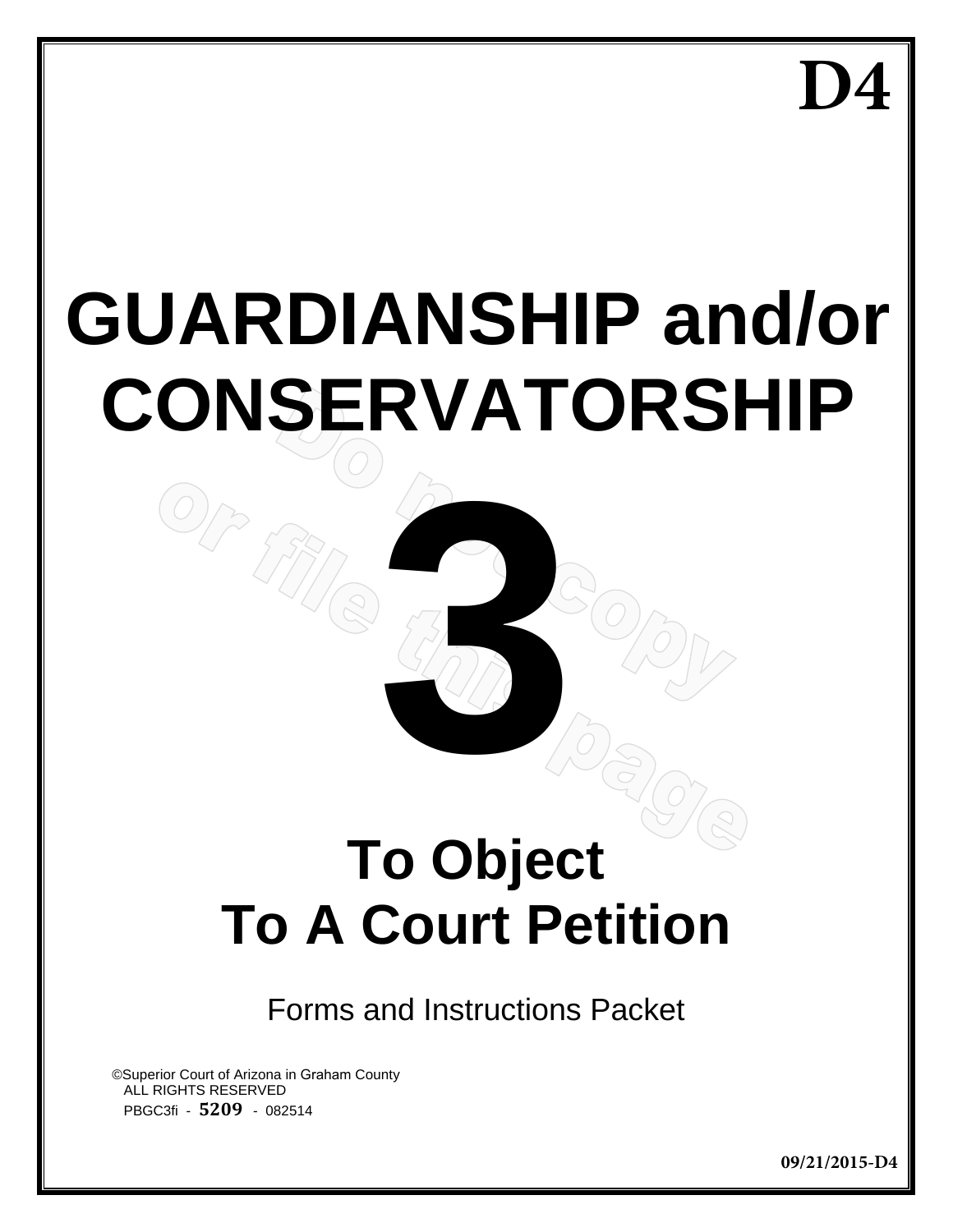Self-Service Center

# **OBJECTION TO A PETITION for GUARDIANSHIP AND/OR CONSERVATORSHIP**

# **CHECKLIST**

# **Use the forms packet only if the following factors apply to your situation**:

You have a valid interest in this case, meaning

- ס You received court papers from the Petitioner and/or his Attorney about a guardianship and/or conservatorship, OR
- ס You may be affected by the outcome of this case,

#### AND

 There are at least 5 (five) or more business days remaining before the scheduled court hearing on the petition;

### AND

 You disagree with the Petition and want to object to what the Petitioner told the Court.

**READ ME:** Consulting a lawyer before filing documents with the court may help prevent unexpected results. A list of lawyers you may hire to advise you on handling your own case or to perform specific tasks, as well as a list of court-approved mediators can be found on the Self-Service Center website.

© Superior Court of Arizona in Graham County PBGC3k 082514 ALL RIGHTS RESERVED Page 1 of 1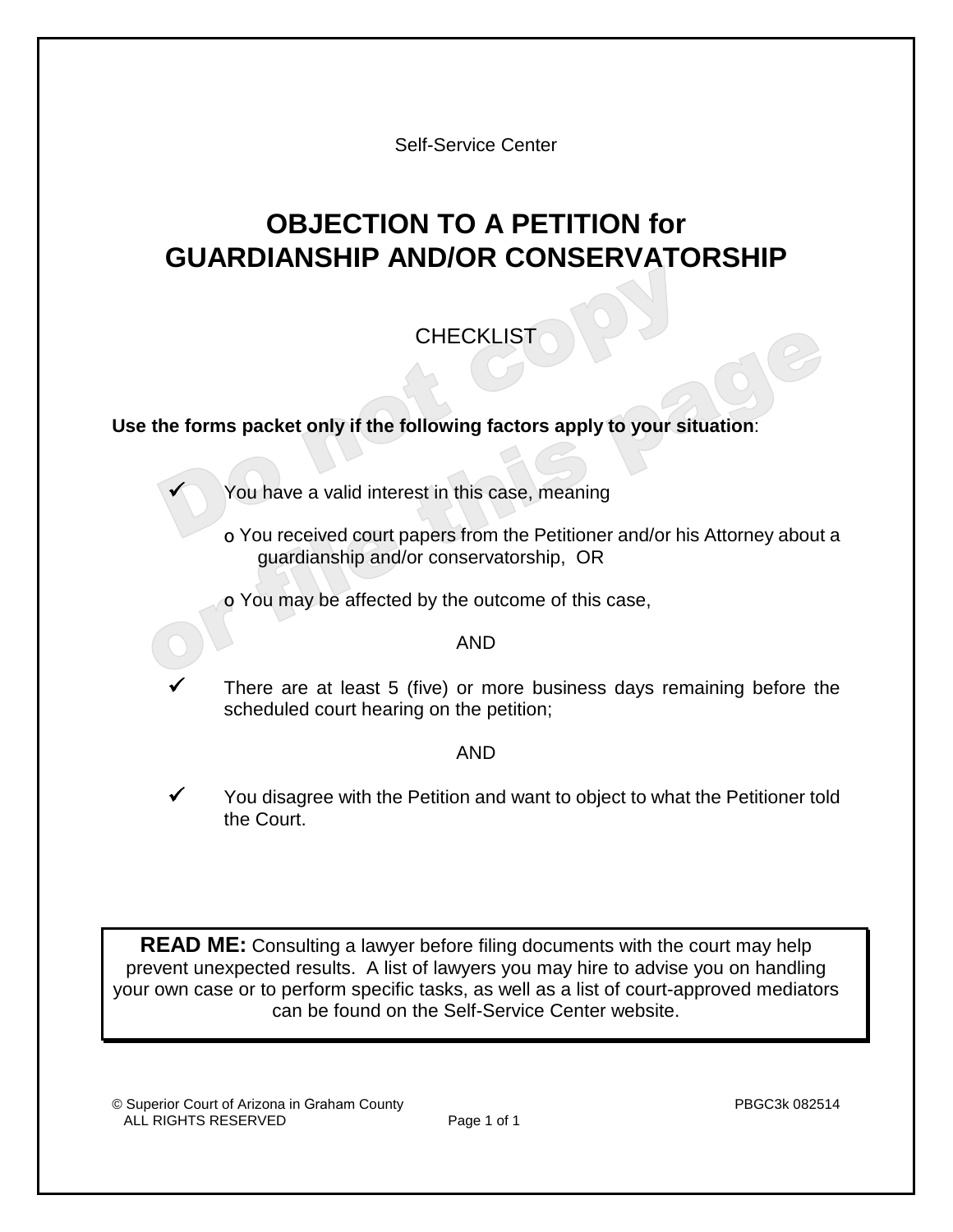# SELF SERVICE CENTER

# **PROCEDURES: HOW TO FILE AN OBJECTION TO A PETITION about a GUARDIANSHIP and/or CONSERVATORSHIP**

# **STEP 1: FILL OUT** the form entitled **"OBJECTION TO PETITION"**

- Use **BLACK** ink.
- Be sure to list your name, address and telephone number at the very top of the *"Objection to Petition"* form.
- If you have no attorney, leave that space blank.
- For Number 4, tell the judge as simply as you can WHAT you object to, and WHY you object.
- **LIST** the names and addresses of the people you will mail or deliver copies of this Objection to.
- **DO NOT SIGN** THE OATH yet. (You must make photocopies of the document and take the copies to the Clerk before you sign.)

### **STEP 2: PHOTOCOPY** the completed *"Objection to Petition"* form:

- 1 copy for the Petitioner
- 1 copy for the Petitioner's Attorney (if the Petitioner has one)
- 1 copy for the Judge
- 1 copy for you
- (And any additional copies for persons listed in Number 5 of this Form, such as the Ward, and people the Petitioner gave notice to.)

# **STEP 3: FILE THE OBJECTION** and at the same time **PAY THE FILING FEE** at the Clerk of The Superior Court Filing Counter located at:

# **GRAHAM COUNTY CLERK OF THE COURT 800 WEST MAIN STREET SAFFORD, ARIZONA 85546**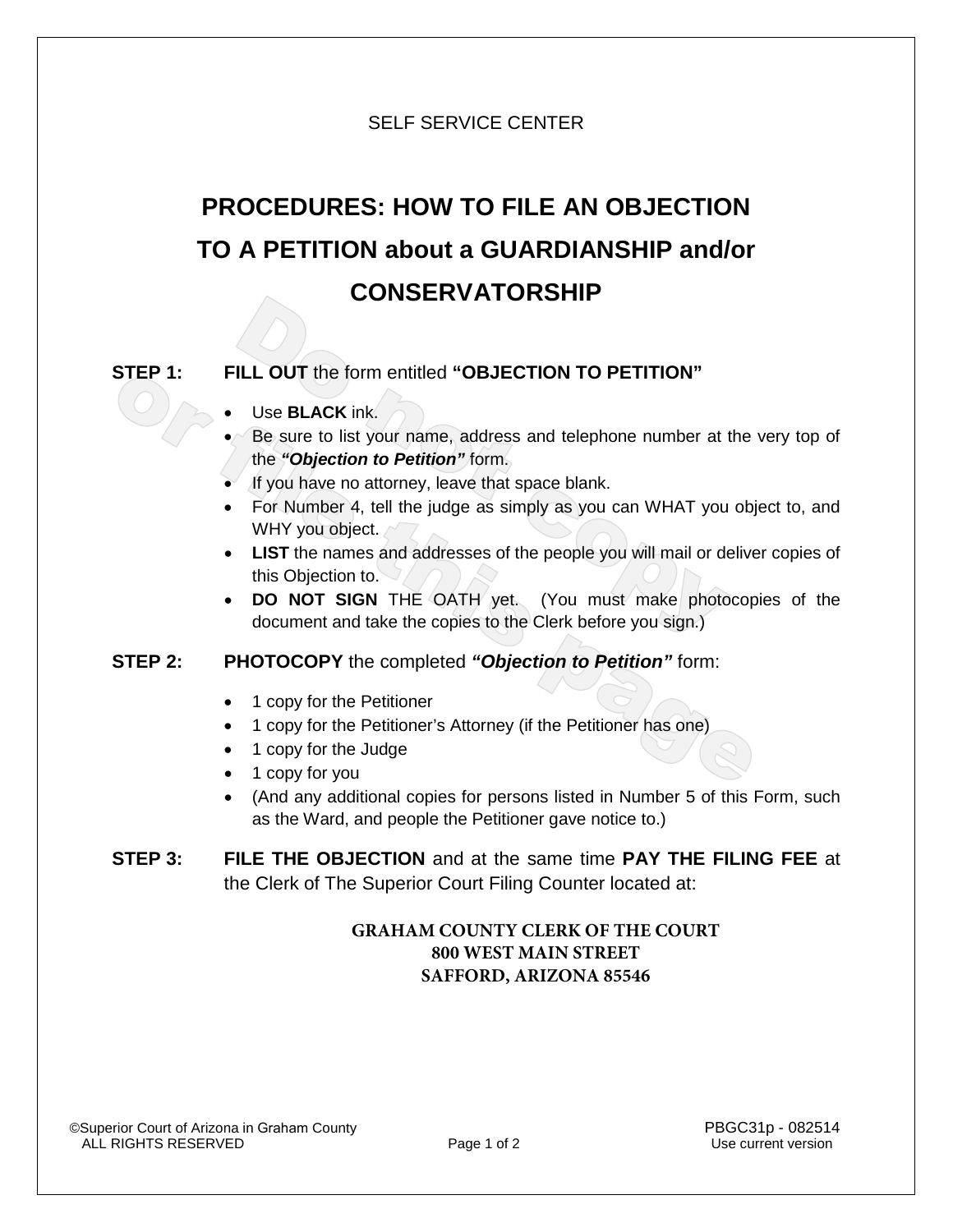- You may **SIGN THE OATH and AFFIRMATION** on all of your documents when you give them to the Clerk of Court, who will verify your signature.
- The Clerk of Court keeps the ORIGINAL DOCUMENT.
- **FEE:** There is a fee for filing this Objection with the Court. Cash, VISA/MasterCard debit or credit cards, money order, or personal in-state check made payable to the "Clerk of Superior Court" are acceptable forms of payment.
- BE SURE TO ASK THE Clerk the DATE, TIME and LOCATION of the Court hearing.
- **STEP 4: MAIL OR HAND DELIVER** all copies you made for the people listed above and in the OBJECTION document.

# **STEP 5: ATTEND THE HEARING.** Come to the hearing prepared to tell the Judge:

- Your REASONS why you disagree with the Petition, and
- Answers to any questions the Judge may ask you.

The Judge decides whether to allow you to testify. The Judge will make this decision based upon your relationship with the Ward, the nature of your objections, time available and other factors. OROLD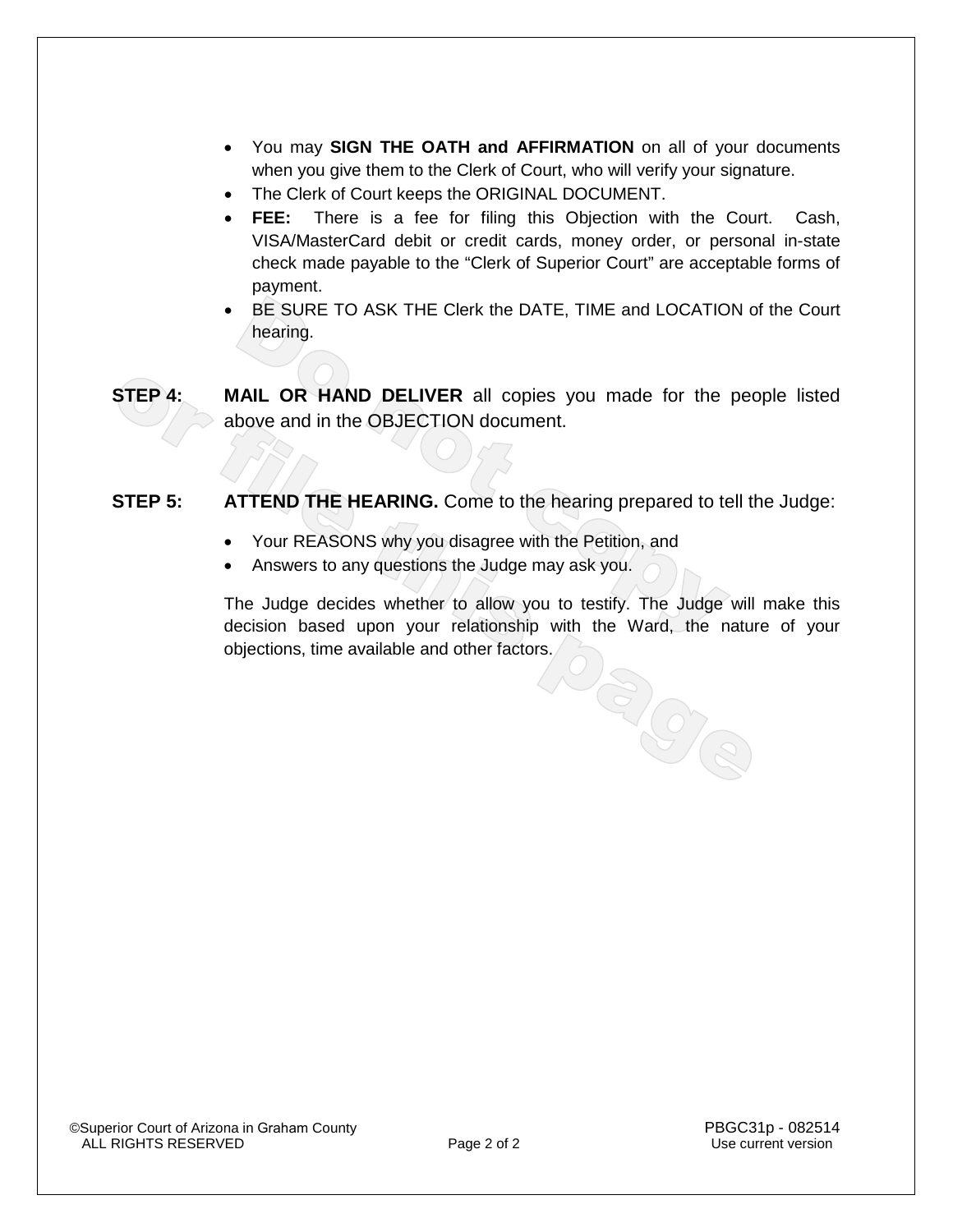| Lawyer's Bar Number: 1997<br>FOR CLERK'S USE ONLY<br>Representing $\Box$ Self, without a Lawyer or $\Box$ Attorney for $\Box$ Petitioner OR $\Box$ Respondent<br><b>SUPERIOR COURT OF ARIZONA</b><br><b>IN GRAHAM COUNTY</b><br>In the Matter of: (check one or both)<br><b>Case Number:</b><br>$\Box$ Guardianship $\Box$ Conservatorship of:<br><b>OBJECTION TO PETITION</b><br>(check one box)<br>□Guardian and Conservator<br><b>□a Minor</b><br>l lan Adult<br><b>IGuardian</b> |  |
|--------------------------------------------------------------------------------------------------------------------------------------------------------------------------------------------------------------------------------------------------------------------------------------------------------------------------------------------------------------------------------------------------------------------------------------------------------------------------------------|--|
|                                                                                                                                                                                                                                                                                                                                                                                                                                                                                      |  |
|                                                                                                                                                                                                                                                                                                                                                                                                                                                                                      |  |
|                                                                                                                                                                                                                                                                                                                                                                                                                                                                                      |  |
|                                                                                                                                                                                                                                                                                                                                                                                                                                                                                      |  |
|                                                                                                                                                                                                                                                                                                                                                                                                                                                                                      |  |
|                                                                                                                                                                                                                                                                                                                                                                                                                                                                                      |  |
|                                                                                                                                                                                                                                                                                                                                                                                                                                                                                      |  |
|                                                                                                                                                                                                                                                                                                                                                                                                                                                                                      |  |
|                                                                                                                                                                                                                                                                                                                                                                                                                                                                                      |  |
|                                                                                                                                                                                                                                                                                                                                                                                                                                                                                      |  |
|                                                                                                                                                                                                                                                                                                                                                                                                                                                                                      |  |
|                                                                                                                                                                                                                                                                                                                                                                                                                                                                                      |  |
|                                                                                                                                                                                                                                                                                                                                                                                                                                                                                      |  |
|                                                                                                                                                                                                                                                                                                                                                                                                                                                                                      |  |
|                                                                                                                                                                                                                                                                                                                                                                                                                                                                                      |  |
| Conservator                                                                                                                                                                                                                                                                                                                                                                                                                                                                          |  |

**The following statements are made under oath. I want to tell the Court the following in response to what is written in the Petition:** 

- **1. NAME OF DOCUMENT.** The Petition I object to is called:
- **2. HEARING DATE.** The date and time of the Petition hearing, and the name of the Judge assigned to this matter is

| Date of Hearing on Petition: |  |  |
|------------------------------|--|--|
| Time of Hearing:             |  |  |

|  |  | Name of Judge: |
|--|--|----------------|
|--|--|----------------|

- **3. RELATIONSHIP**. My relationship to the person who has/will have the Guardian and/or Conservator is:
- **4. REASONS WHY I OBJECT:** What I want to say about the statements made in the Petition and what I want the court to do: (use additional sheets of paper, if needed:)